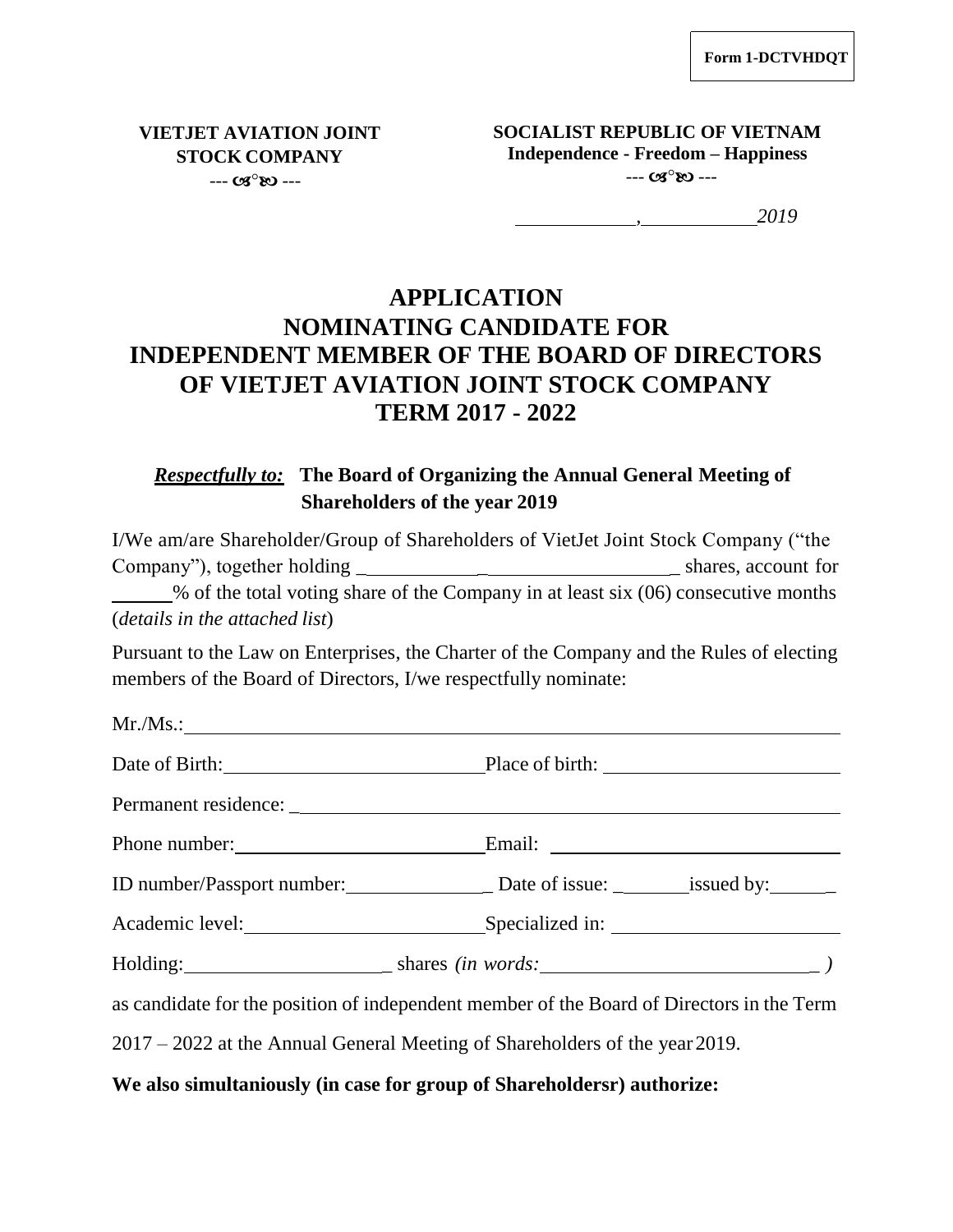| $Mr.Ms.$ :                 |                          |            |  |
|----------------------------|--------------------------|------------|--|
| Permanent residence:       |                          |            |  |
| ID number/Passport number: | Date of issue:           | issued by: |  |
| Holding:                   | shares <i>(in words:</i> |            |  |

To be our representative to perform all the nomination proceedings as stipulated in the Rules for electing members of the Board of Directors to vote for independent member of the Board of Directors at the Annual General Meeting of Shareholders of the year 2019.

I/We warrant Mr./Ms. The conditions for the conditions for the conditions for the conditions for the conditions for being nominated to hold the position of member of the Board of Directors according to the Charter and the Rules for electing members of the Board ofDirectors.

I/We warrant to take all the responsibilities on the correctness and faithfulness of this Application and attached documents, and also warrant to comply with all the regualtions stipulated in the Charter and the Rules for electing members of the Board ofDirectors.

#### *Respectfully yours!*

## **SHAREHOLDER/GROUP OF SHAREHOLDERS<sup>1</sup>**

#### *Attached files:*

*1. The Curriculum Vitae of the Candidate as in the Form 4-SYLL.*

2. Legitimate Copy of the Family Book/Permanent resident certificate or other equivalence.

*3. Legitimate Power of Attorney (in case Shareholder authorizes another to attend themeeting)*

*4. Legitimate Copy of the ID card/Passport and other academic certificate(s) of candidate(s).*

*5. Documents issued by a Stock Company where Shareholder opened the account or issued by VSD, to prove that Shareholder/Group of Shareholders has held shares of the Company for a period at least six (06) consecutive months (count to April 02, 2019 – the closing date to finalize the List of Shareholders entitled to attend the Annual General Meeting of Shareholders of the year 2019).*

<sup>1</sup>*For Shareholder being an organization: The Legitimate Representative please sign, leave name, position and seal. For Shareholder being an individual: please sign, leave name.*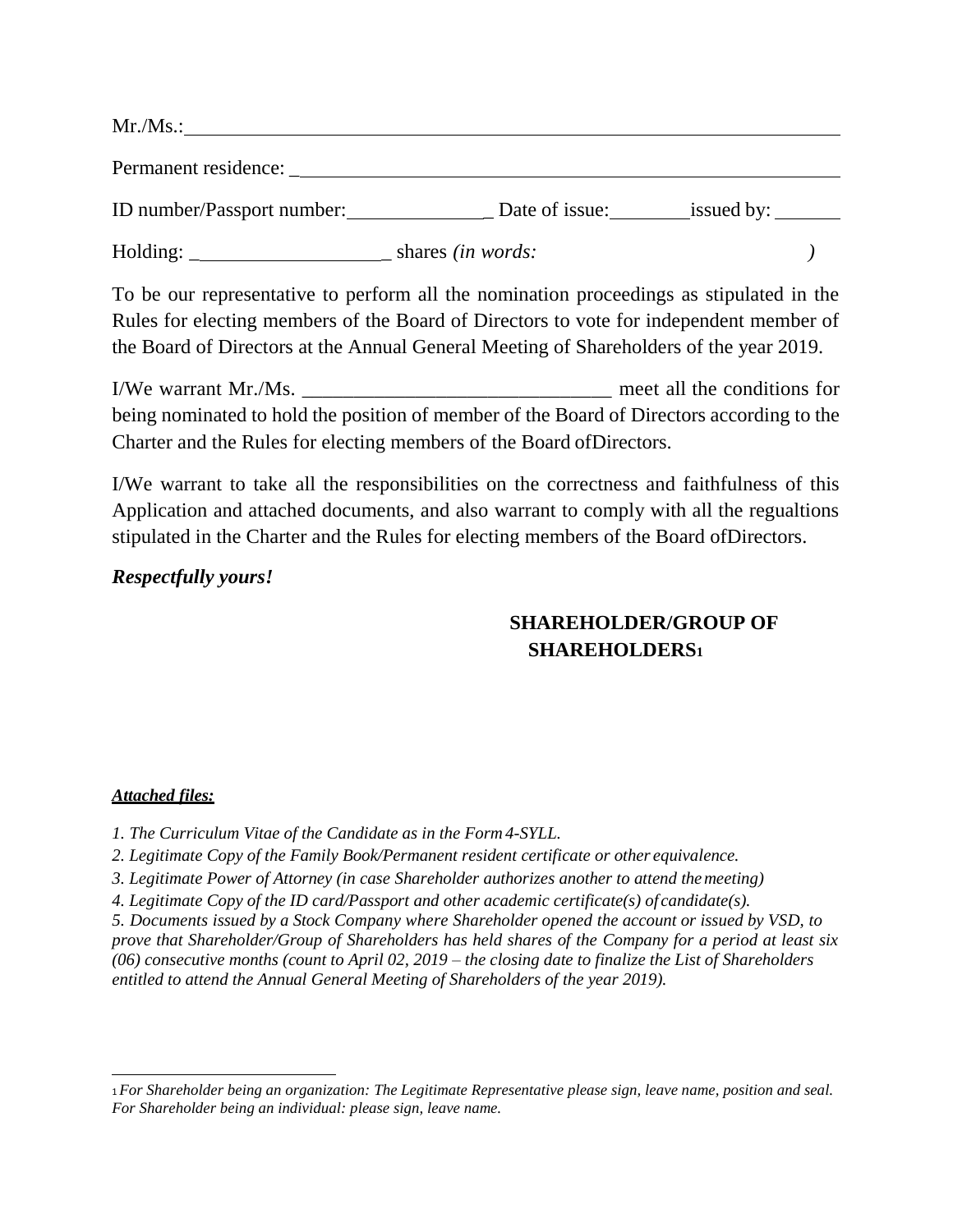### **LIST OF SHAREHOLDERS NOMINATE FOR INDEPENDENT MEMBER OF THE BOARD OF DIRECTORS OF COMPANY IN TERM 2017 - 2022**

We, Shareholders in the list below all agree about nominate the independent member of the Board of Directors of Company in Term 2017 -2022 and assign our Representative to perform all the nomination proceedings as stipulated in the Application nominating candidate for independent member of The Board of Directors of VietJet Aviation Joint Stock Company Term 2017 – 2022.

| <b>Sequence</b><br><b>Number</b> | <b>Name of Shareholder</b> | <b>ID</b> number/Passport<br>number/ Date of issue<br>and Issue by: | <b>Shares of the Company</b><br>for a period at least six<br>(06) consecutive months<br>(count to April 02, 2019) |     | <b>Signatures</b> |
|----------------------------------|----------------------------|---------------------------------------------------------------------|-------------------------------------------------------------------------------------------------------------------|-----|-------------------|
|                                  |                            |                                                                     | <b>Shares</b>                                                                                                     | (%) |                   |
|                                  |                            |                                                                     |                                                                                                                   |     |                   |
|                                  |                            |                                                                     |                                                                                                                   |     |                   |
|                                  |                            |                                                                     |                                                                                                                   |     |                   |
|                                  |                            |                                                                     |                                                                                                                   |     |                   |
|                                  |                            |                                                                     |                                                                                                                   |     |                   |
|                                  |                            |                                                                     |                                                                                                                   |     |                   |
|                                  |                            |                                                                     |                                                                                                                   |     |                   |
|                                  |                            |                                                                     |                                                                                                                   |     |                   |
|                                  |                            |                                                                     |                                                                                                                   |     |                   |
|                                  |                            |                                                                     |                                                                                                                   |     |                   |